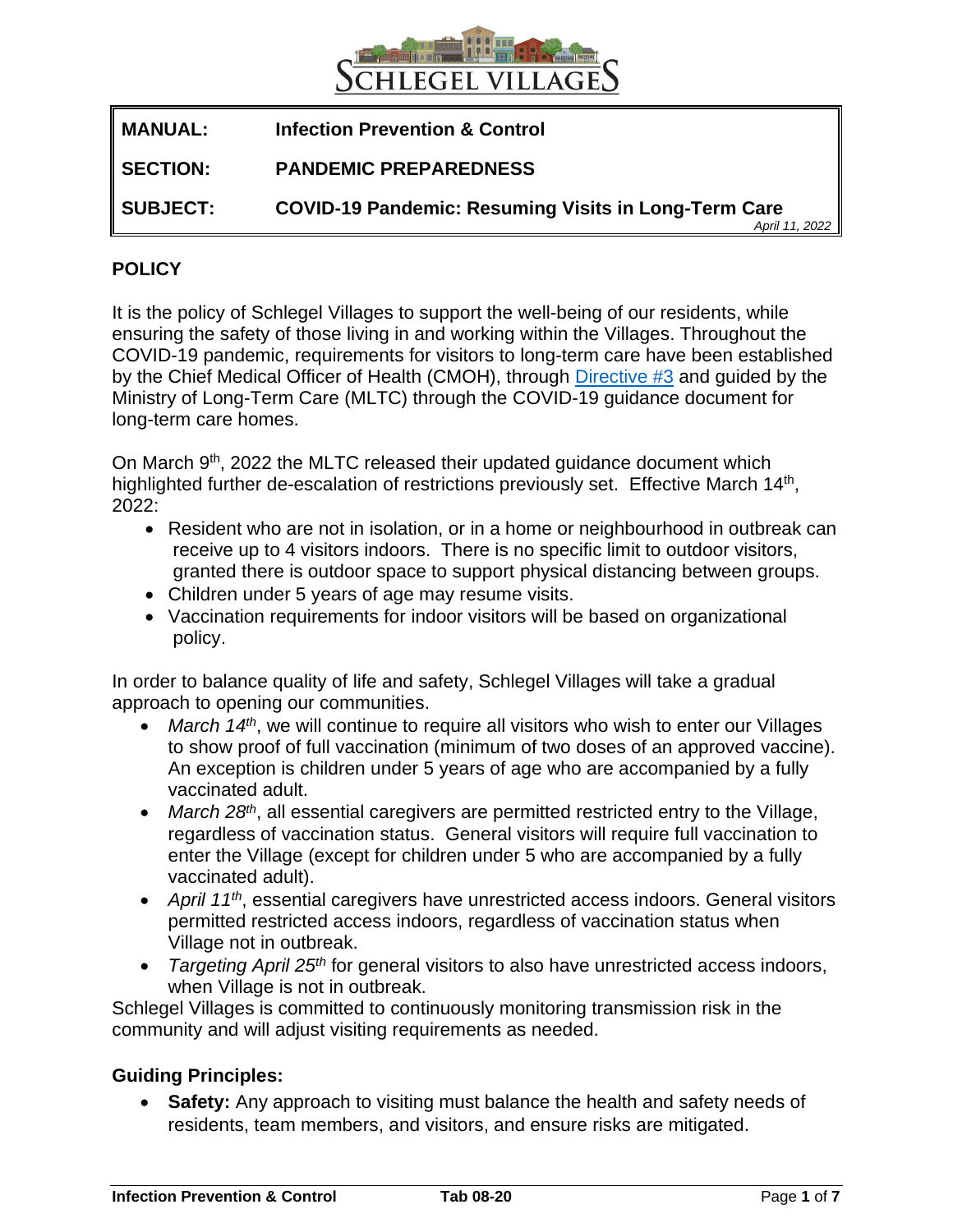

- **Emotional Wellbeing:** Allowing visitors is intended to support the emotional wellbeing of residents by reducing any potential negative impacts related to social isolation.
- **Equitable Access:** All residents must be given equitable access to receive visitors, consistent with their preferences and within reasonable restrictions that safeguard residents.
- **Flexibility:** The physical/infrastructure characteristics of the Village, its staffing availability, whether the home is in an outbreak and the current status of the home with respect to personal protective equipment (PPE) are all variables taken into account when setting the visiting policies.
- **Equality:** Residents have the right to choose their visitors. In addition, residents and/ or their substitute decision-makers have the right to designate caregivers.

**Visitor Responsibility:** Visitors have a crucial role to play in reducing risk or infection for the safety of residents and team members by adhering to requirements related to screening, IPAC, PPE, and any precautions described in this policy.

\*Visitors should consider their personal health and susceptibility to the virus in determining whether visiting is appropriate.

# **DEFINITIONS**

**Essential Visitor -** a person visiting a home to meet an essential need-related to the operations of the home or residents that could not be adequately met if the person does not visit the home. Essential visitors are the only type of visitor allowed when there is an outbreak or when a resident is in isolation.

- **i. Support Worker** a type of essential visitor who visits to provide support to the critical operations of the home or to provide essential services to residents. Essential services provided by support workers include but are not limited to:
	- Assessment, diagnostic, intervention or rehabilitation and counselling services for residents by regulated health professionals such as physicians or nurse practitioners
	- Assistive Devices Program vendors (i.e., home oxygen therapy)
	- Moving a resident in/out of a home
	- Social work services
	- Legal services
	- Post-mortem services
	- Emergency services (such as those provided by first responders)
	- Maintenance services such as those required to ensure the structural integrity of the home and functionality of home's HVAC mechanical, electrical, plumbing etc.
	- Food delivery
	- Canada Post mail services and other courier services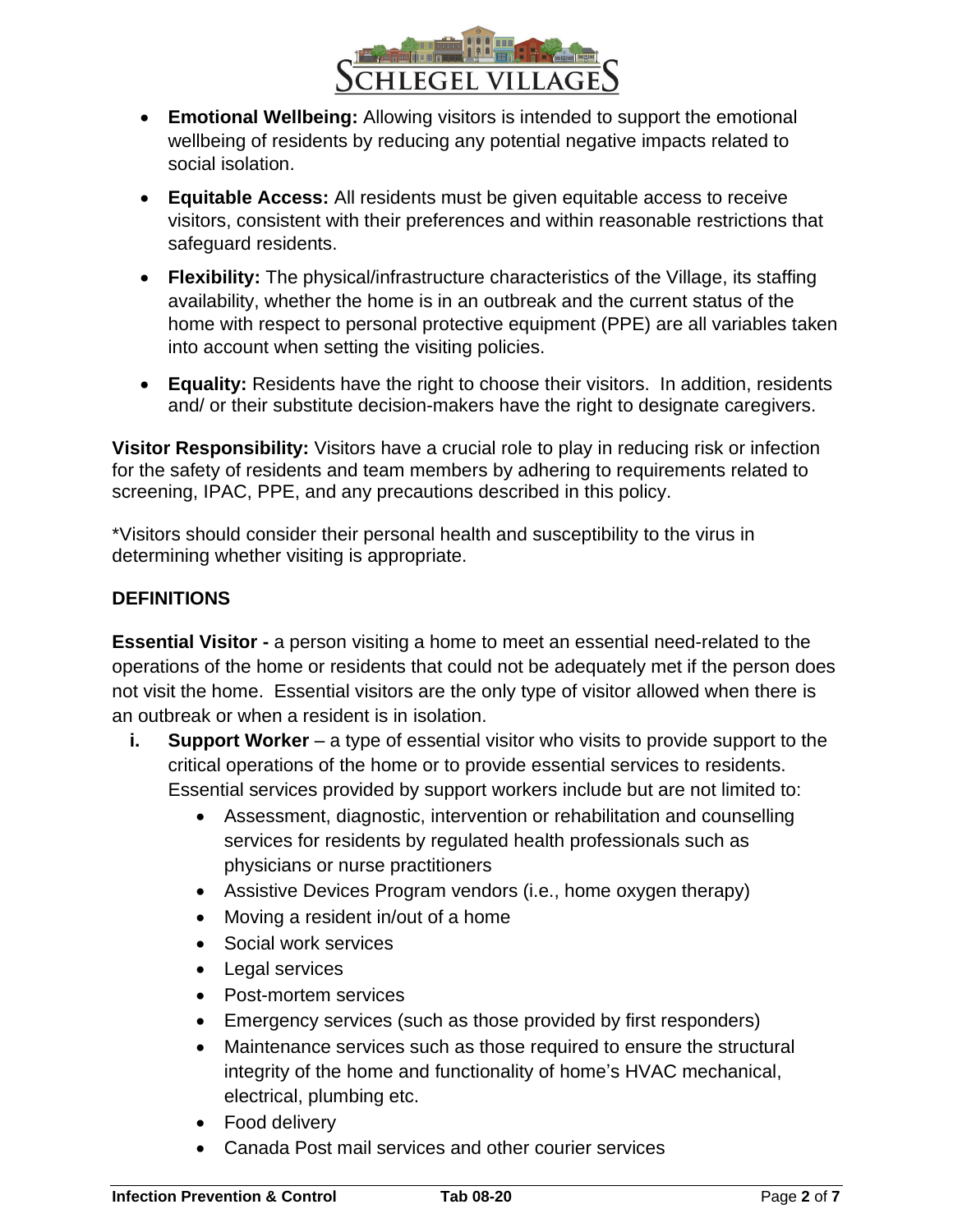

- Election officials/ workers.
- **ii. Caregiver** a type of essential visitor who is designated by the resident and/or SDM to provide direct care to meet the essential needs of a particular resident. Examples include supporting ADLs (bathing, dressing, eating, mobility, personal hygiene), cognitive stimulation, communication, meaningful connection and assistance in decision-making. Caregivers may be a family member or friend providing meaningful connection, privately hired caregiver, paid companion and translator. If under the age of 16, designated caregivers must have approval from parent or guardian.
- **iii. Person visiting very ill or palliative resident** receiving end-of-life care for compassionate reasons, hospice services, etc.
- **iv.** Government inspectors with statutory right of entry includes government inspectors under Long-Term Care Homes Act, 2007, the Health Protection and Promotion Act, the Electricity Act, 1998, the Technical Standards and Safety Act, 2000, and the Occupational Health and Safety Act.

**General Visitor -** a person who is not an essential visitor and is visiting to provide a non-essential service related to either the operations of the home or a particular resident or group of residents. General visitors younger than 14 years of age must be accompanied by an adult (someone who is 18 years of age or older). There are two broad categories:

- i. Visitors providing non-essential services which include but are not limited to:
	- Personal care service providers (hairdressers, barbers, manicurist)
		- Entertainers (singers, musicians)
		- Recreational service providers
		- Animal handlers (ex. As part of therapy animal program)
	- Individuals touring the home to inform decisions regarding application for admission.
- ii. Persons visiting for social reasons (i.e., family or friends).

Please note, children under 2 years of age are not considered visitors, and do not contribute toward group sizes.

# **PROCEDURE**

- 1. Team members, volunteers, student placements and agency team members are not considered visitors as their access is determined by the Village, and as such are excluded from this policy.
- 2. Government inspectors are an essential visitor; however, they are not subject to the testing requirement.
- 3. Essential visitors are the only type of visitors permitted when a resident is selfisolating or symptomatic, or living in a home or neighbourhood declared in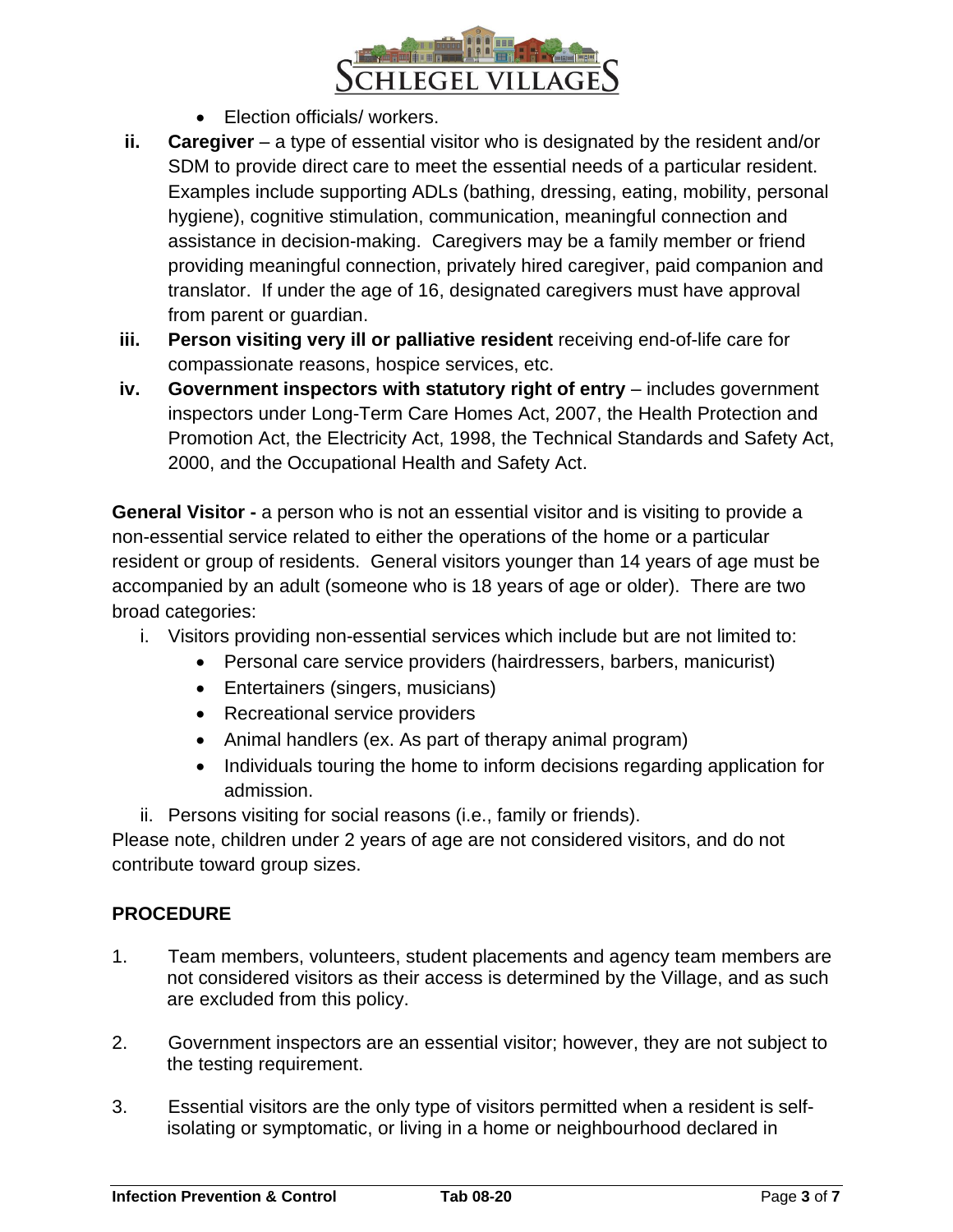

outbreak. In this case, only 1 essential caregiver/ essential visitor may visit a resident at a time.

- 4. All visitors to the Village are required to follow IPAC protocols active screening, physical distancing between other residents or groups, hand hygiene and universal masking at all times when on Village property. Additional PPE may be required for essential visitors during an outbreak or when visiting a resident in isolation.
- 5. Indoor visitors will be required to participate in surveillance testing at the frequency determined and communicated by Schlegel Villages. Testing does not apply to children under the age of two years old.
- 6. Residents may receive up to a maximum of 4 visitors indoors. There is no identified limit for outdoor visitors; it will be up to the discretion of the Village as it is dependent on outdoor spaces and the ability to physically distance between groups.
- 7. This policy is available to visitors and includes links at the end to education on infection prevention and control protocols, masking and other procedures related to visiting. Resources may be shared by email or through paper format, and are available through the website.
- 8. All visitors must complete and pass active screening when arriving at the Village.
	- If a visitor does not pass screening they cannot enter the Village, they will be advised to go home immediately to self-isolate, and encouraged to be tested.
	- An exception is if they are visiting a resident at end of life. Access may be granted, but visitor must wear required PPE and stay physically distanced from other residents and team members.
- 9. The Village is required to maintain visitor logs and retain this information for at least 30 days to facilitate contact tracing in the event of a COVID-19 exposure or outbreak. At minimum, the following information will be collected;
	- a. Name and contact information of the visitor
	- b. Date and time of visit
	- c. Purpose of visit (e.g., name of resident visited)
- 10. Visitors are required to wear a mask or face covering at all times when on Village property. Medical masks are to be worn for the duration of indoor visits. Residents are encouraged to be masked, where tolerated.

### **Essential Caregivers**

- 1. Residents and/ or their SDM may designate individuals as caregivers, who when visiting will assist with direct care.
	- Caregiver designations need to be made in writing and are at the full discretion of the resident/ SDM, not the Village.
	- A maximum of 4 essential caregivers may be designated per resident.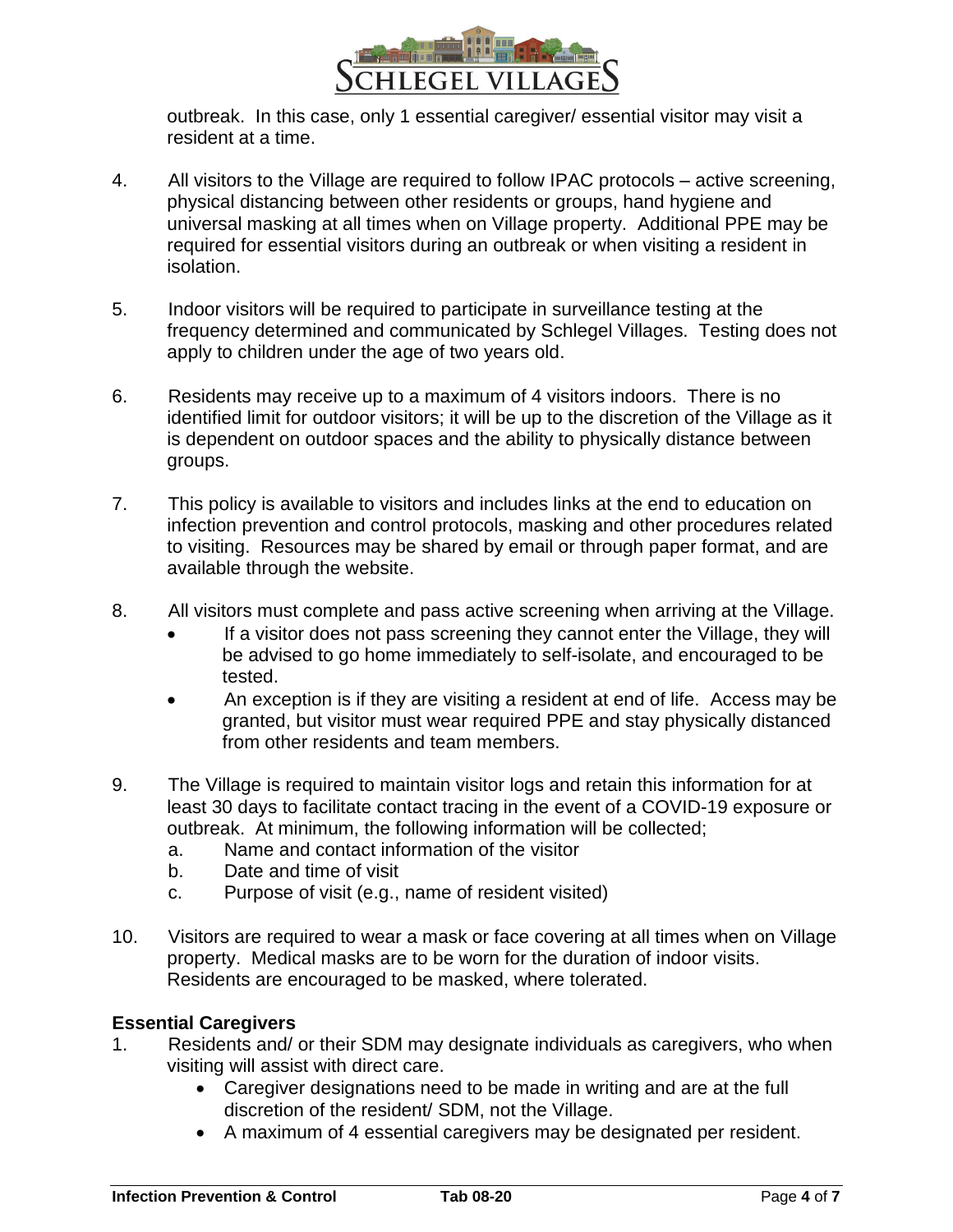

Please note: Caregivers designated prior to December 15th, 2021 may continue to be designated as a caregiver, even if resident has more than four.

- 2. In the event the resident/ SDM needs to make a change to a designated essential caregiver, they may do so in writing if there is a change in the:
	- Resident's care needs, that is reflected in the plan of care, or

• Availability of the designated caregiver, either temporary or permanent. Please note: as per the Ministry, a resident and/or their SDM may not continuously change a designation in order to increase the number of people able to enter the home.

- 3. Essential caregivers are permitted indoors, regardless of vaccination status.
- 4. Essential caregivers are permitted when Village is in outbreak or the resident they are visiting is in isolation; 1 caregiver may visit the resident at time and must wear additional PPE as applicable.
- 5. Essential caregivers should not visit another home for 10 days after visiting an individual with confirmed COVID-19 or an individual experiencing COVID-19 symptoms. Please note: a caregiver may support up to two residents who are COVID-19 positive, provided the Village obtains consent from all involved residents (or their substitute decision makers). Caregivers may also support more than one resident in non-outbreak situations, provided consent is obtained.
- 6. Essential caregivers may;
	- a. Support resident in the dining room caregiver must remain masked at all times.
	- b. Join the resident in activities in the home, if space permits.

\*\*Provided masking and hand hygiene are in place.

7. Location of visit – essential caregivers may utilize indoor and outdoor spaces for their visit.

### **General Visitors**

- 1. General visitors may visit indoors or outdoors with resident, provided the Village is not in outbreak or resident is not in isolation. General visitors who are not fully vaccinated, will be required to visit resident in an area designated by the Village.
- 2. Fully vaccinated general visitors may;
	- c. Support resident in the dining room must remain masked at all times.
	- d. Join the resident in activities in the home, if space permits.

\*\*Provided masking and hand hygiene are in place.

- 3. Children under the age of 14 must be accompanied by an adult for all visits, indoors and outdoors.
- 4. Children under the age of 2 years old are not considered visitors and are not subject to masking and testing requirements.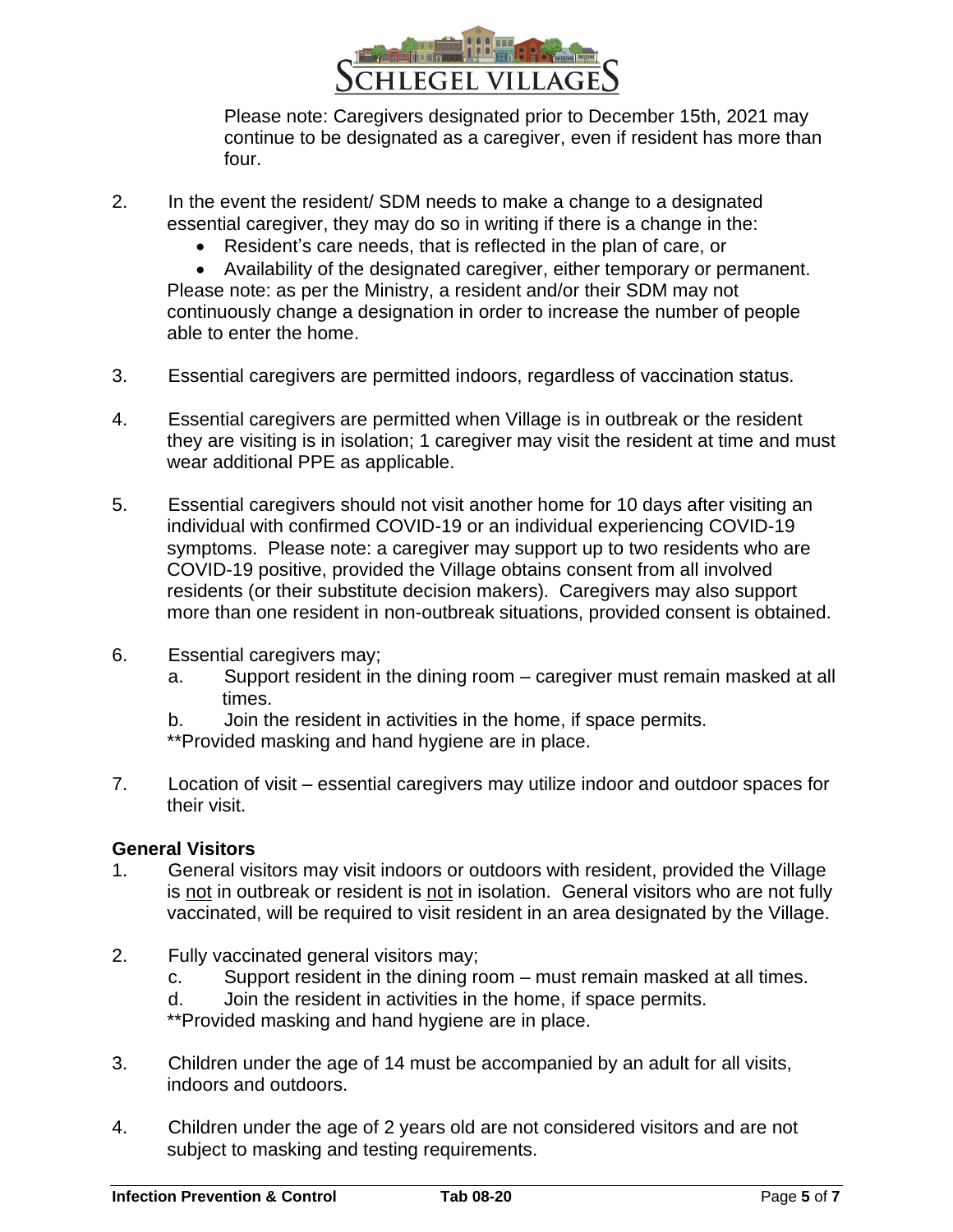

### **Asymptomatic Surveillance Testing**

- 1. Asymptomatic surveillance testing is an important part of screening for COVID-19 and is required for all indoor visits. While Ministry has provided minimum guidelines for testing, however, given the risk to our resident population, Villages reserve the right to request higher frequency of testing (up to daily). Frequency will be communicated by the Village.
- 2. In the event of an emergency or palliative situation, the testing requirement for essential visitors may be bypassed as approved by Village.

#### **Requirements to Visit**

1. Visitors must adhere to directions and guidelines related to visitation, including the Visitor Code of Conduct. Non-compliance could result in discontinuation of visits for any non-compliant visitor.

#### **Responding to Visitor Non-Adherence**

Schlegel Villages has developed its visitor policy to ensure the safety of those living in, working in and visiting our Villages. In the event there is a concern raised related to visitor non-adherence, the following guidelines are in place.

- 1. Education and support will be provided to help the visitor understand policy and protocols that have been established.
- 2. If non-adherence continues, the concern will be escalated to a member of the leadership team who will speak with the visitor. They will provide additional education and reinforce the impact and importance visits have in supporting a resident's care needs and emotional well-being.
- 3. If non-compliance continues even after the leader has explained applicable requirements and the visitor has the resources and time to adhere to the requirements, the leader may end the visit and ask the visitor to leave the Village. If a visit has been ended by the Village, this decision must be documented. Any decisions to end a visit will be communicated to the leader-on-call and will be reviewed by the leadership team.
- 4. After reviewing circumstances related to the situation, the general manager or assistant general manager will contact the visitor to review concerns and determine next steps which may include additional education to be taken.
- 5. In the event where there is repeated or flagrant non-adherence by a visitor, the Village may decide to temporarily prohibit visits if;
	- i. The non-adherence negatively impacts the health and safety of residents, team members and other visitors,
	- ii. It is demonstrated continuously by the visitor over multiple visits, and they have had previous visits ended.